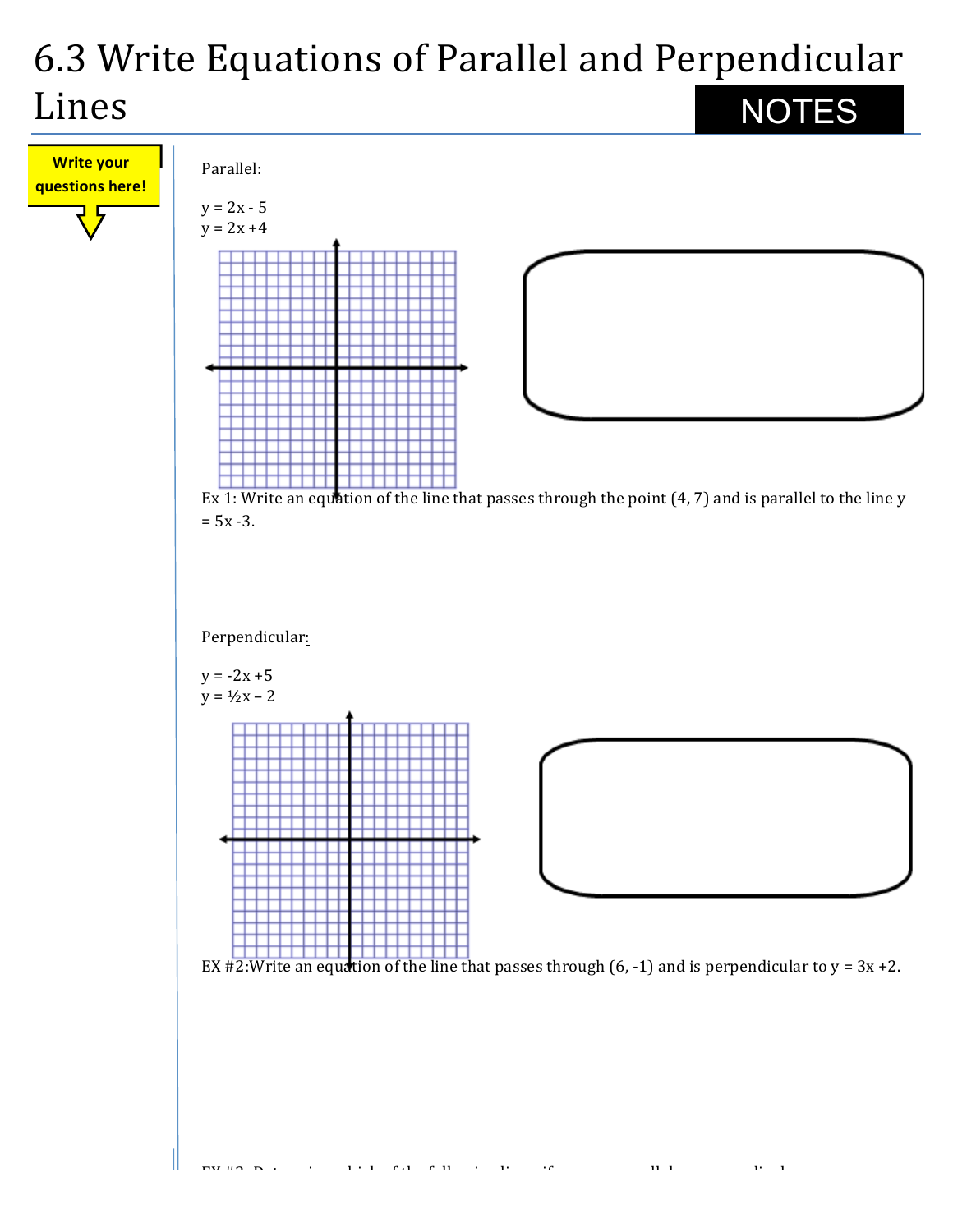Line a:  $y = -2x + 5$ Line  $b: 2y - x = 3$ Line  $c: 2x + y = 1$ 

TRY THIS!

Find the equation of a line that is perpendicular to  $4y + 2x = 12$  and goes through the point  $(8, -1)$ 

## **SUMMARY:**

Now, mmarize <mark>ur notes</mark> here!

## 6.3 Write Equations of Parallel and Perpendicular Lines

## PRACTICE

| Write an equation of the line that passes through the given point and is parallel to the given line. |                                |  |  |
|------------------------------------------------------------------------------------------------------|--------------------------------|--|--|
| 1) (5, -1), $y = -\frac{3}{5}x - 3$                                                                  | $2) (1, 7), -6x + y = -1$      |  |  |
| 3) $(-2, 5)$ , $2y = 4x - 6$                                                                         | 4) $(-10, 0)$ , $-y + 3x = 16$ |  |  |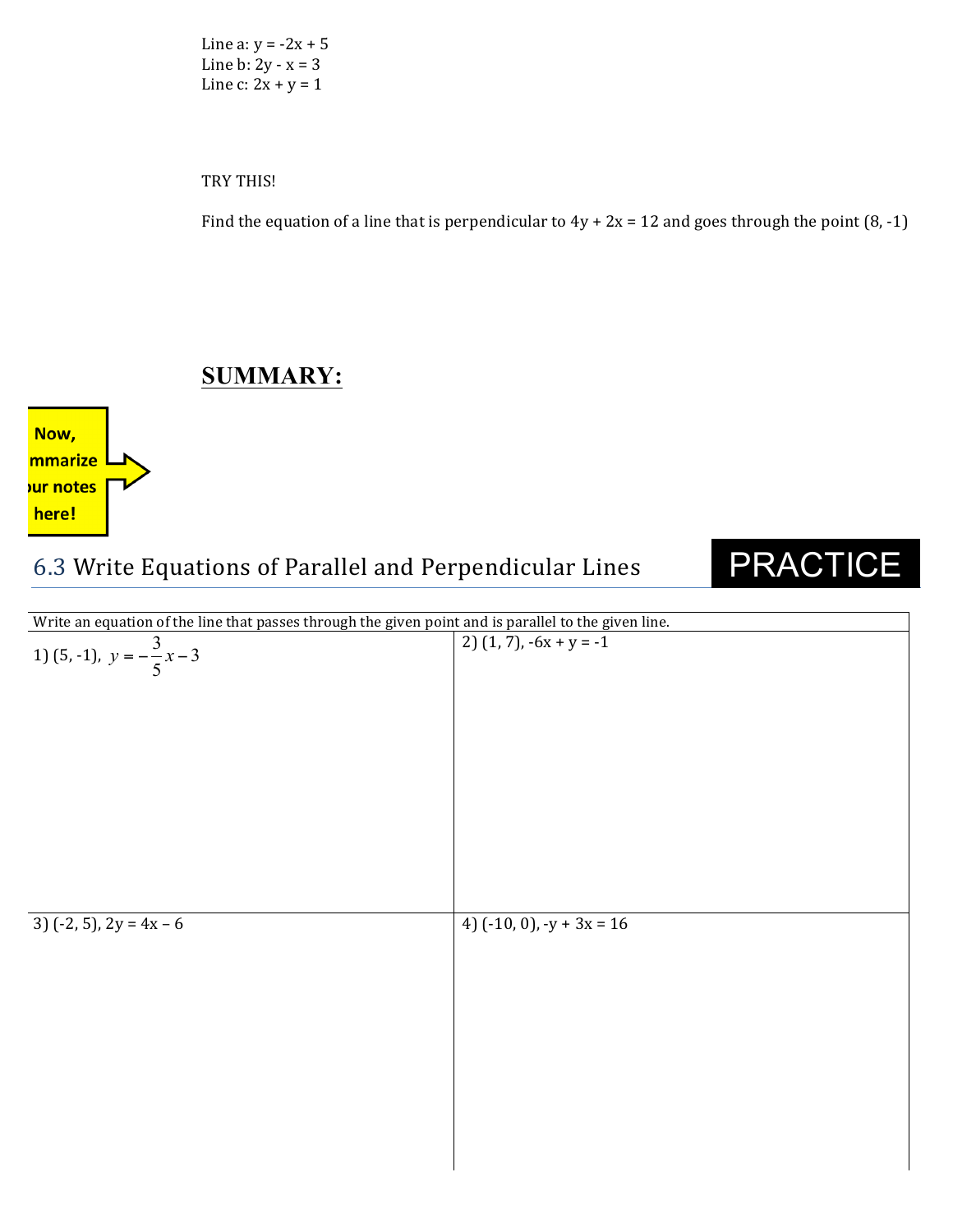| 5) Determine which lines, if any, are parallel or                                                                     |                              |                        | 6) Determine which lines, if any, are parallel or |  |  |  |  |
|-----------------------------------------------------------------------------------------------------------------------|------------------------------|------------------------|---------------------------------------------------|--|--|--|--|
| perpendicular.                                                                                                        |                              | perpendicular.         |                                                   |  |  |  |  |
|                                                                                                                       |                              | Line a: $4x - 3y = 2$  |                                                   |  |  |  |  |
| Line a: $y = \frac{3}{5}x + 1$                                                                                        |                              | Line b: $3x + 4y = -1$ |                                                   |  |  |  |  |
| Line b: $5y = 3x - 2$                                                                                                 |                              | Line c: $4y - 3x = 20$ |                                                   |  |  |  |  |
| Line c: $10x - 6y = -4$                                                                                               |                              |                        |                                                   |  |  |  |  |
|                                                                                                                       |                              |                        |                                                   |  |  |  |  |
|                                                                                                                       |                              |                        |                                                   |  |  |  |  |
|                                                                                                                       |                              |                        |                                                   |  |  |  |  |
|                                                                                                                       |                              |                        |                                                   |  |  |  |  |
|                                                                                                                       |                              |                        |                                                   |  |  |  |  |
|                                                                                                                       |                              |                        |                                                   |  |  |  |  |
|                                                                                                                       |                              |                        |                                                   |  |  |  |  |
|                                                                                                                       |                              |                        |                                                   |  |  |  |  |
| Directions: Write an equation of the line that passes through the given point and is perpendicular to the given line. |                              |                        |                                                   |  |  |  |  |
| 7) $(-9, 2)$ , $y = 3x - 12$                                                                                          | 8) $(7, 10)$ , $y = .5x - 9$ |                        |                                                   |  |  |  |  |
|                                                                                                                       |                              |                        | 9) (-4, -1), $y = \frac{4}{3}x + 6$               |  |  |  |  |
|                                                                                                                       |                              |                        |                                                   |  |  |  |  |
|                                                                                                                       |                              |                        |                                                   |  |  |  |  |
|                                                                                                                       |                              |                        |                                                   |  |  |  |  |
|                                                                                                                       |                              |                        |                                                   |  |  |  |  |
|                                                                                                                       |                              |                        |                                                   |  |  |  |  |
|                                                                                                                       |                              |                        |                                                   |  |  |  |  |
|                                                                                                                       |                              |                        |                                                   |  |  |  |  |
|                                                                                                                       |                              |                        |                                                   |  |  |  |  |
|                                                                                                                       |                              |                        |                                                   |  |  |  |  |
|                                                                                                                       |                              |                        |                                                   |  |  |  |  |
|                                                                                                                       |                              |                        |                                                   |  |  |  |  |
|                                                                                                                       |                              |                        |                                                   |  |  |  |  |
|                                                                                                                       |                              |                        |                                                   |  |  |  |  |

| <b>SKILLZ REVIEW</b>        |                |                           |  |  |
|-----------------------------|----------------|---------------------------|--|--|
| Find the slope of the line. | Simplify.      | Solve.                    |  |  |
| 1)<br>AУ<br>x               | 2) $10-3(2-n)$ | 3) $3 - 3c = 24$          |  |  |
| 4)<br>ĄУ<br>x               | 5) $7(g-4)+6$  | 6) $5 = \frac{x}{10} + 6$ |  |  |